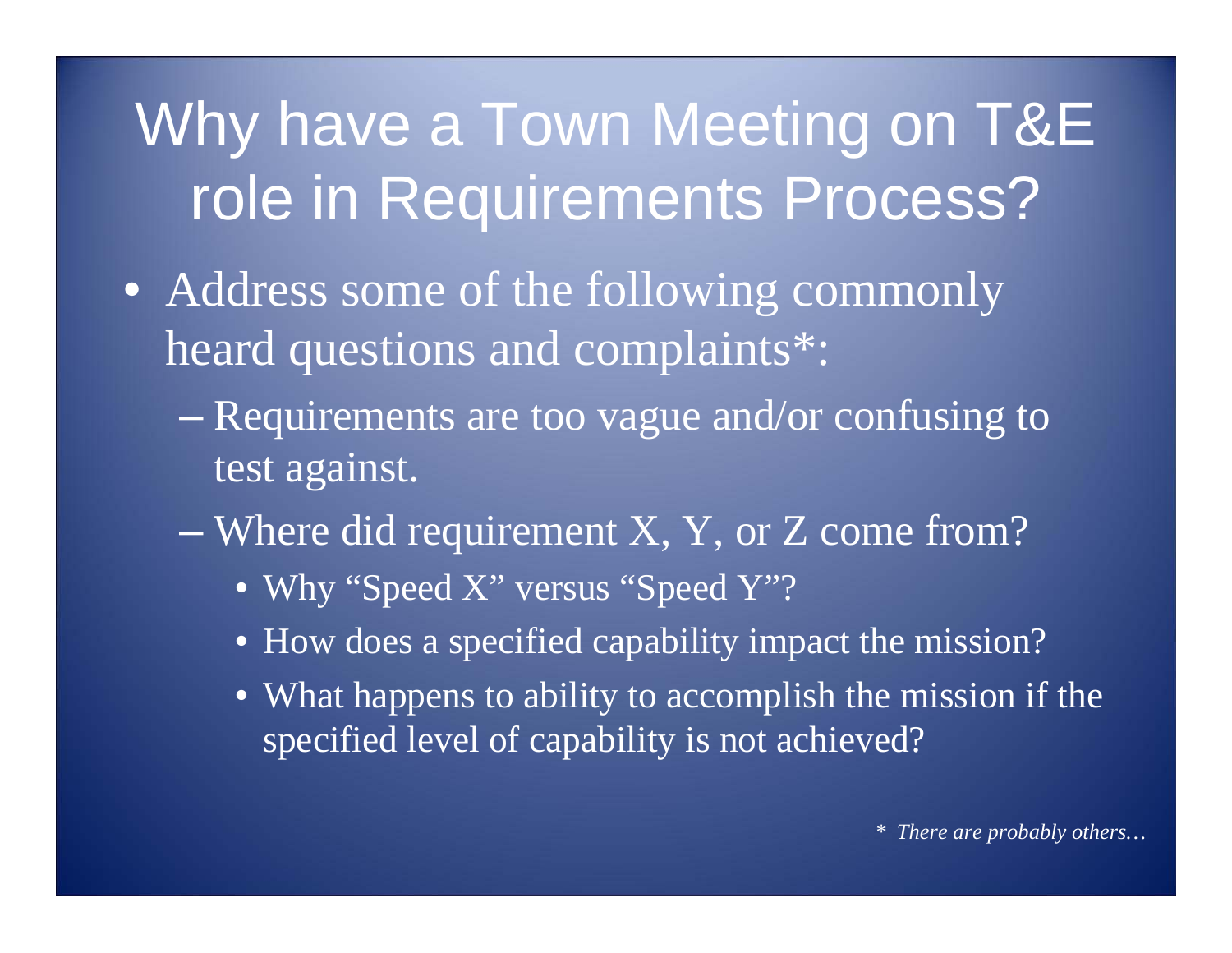#### Requirements Process

 $\bullet$  CJCSI 3170.1 Joint Capabilities Integration and Development System (JCIDS)

**Why JCIDS?**

 $\bullet$  Support statutory requirements of JROC to validate and Prioritize Joint Warfighting Requirements.

• Primary Objective is to ensure the joint warfighter receives the capabilities required to successfully execute the missions assigned to them.

**How does JCIDS work?**



CHAIRMAN OF THE JOINT **CHIEFS OF STAFF INSTRUCTION** 

.<br>**BUTION: A B O J B** OINT CAPABILITIES INTEGRATION AND DEVELOPMENT SYSTEM

. . . . .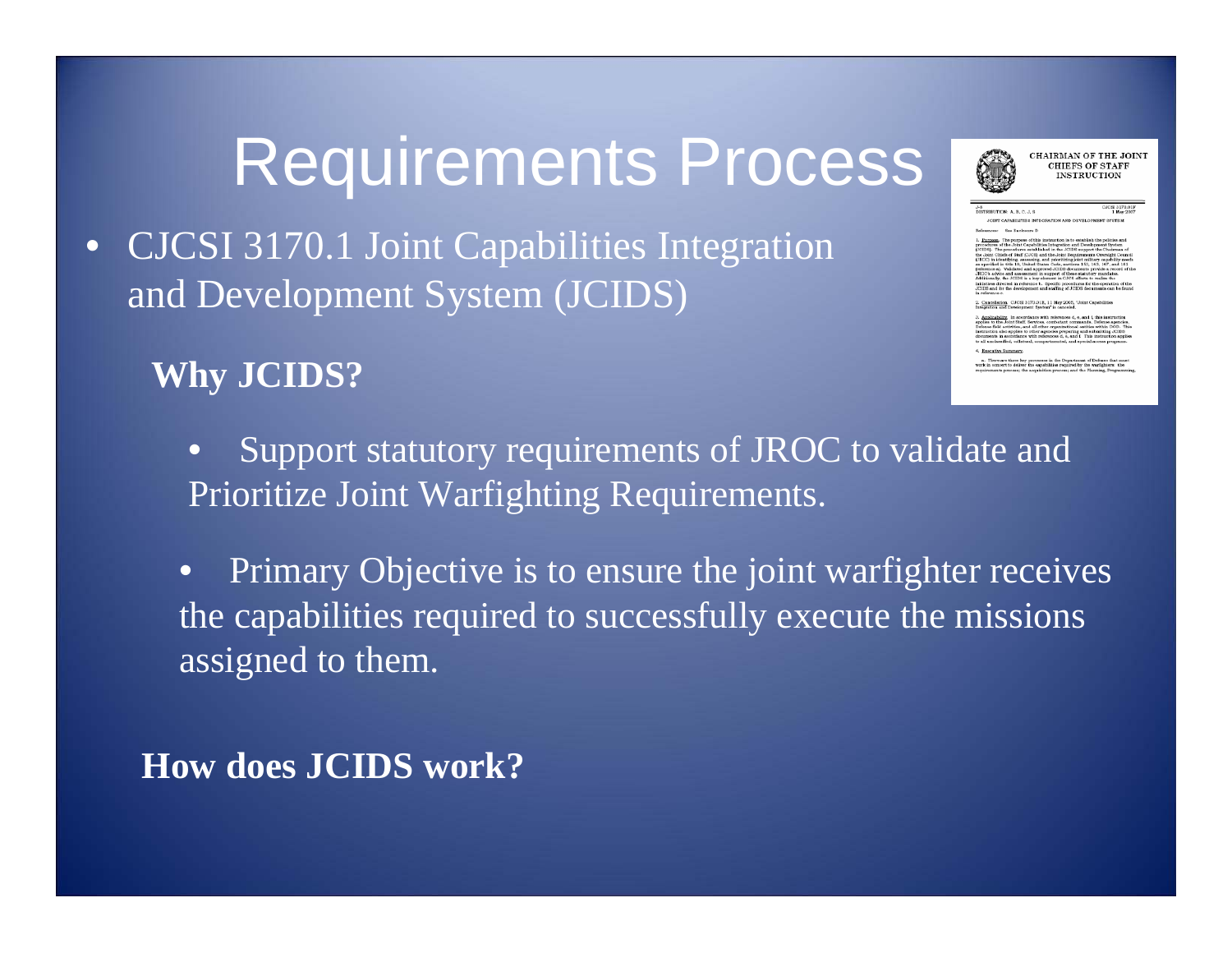## The JCIDS Process



Figure A-1. Top Down Capability Need Identification Process

CJCSI 3170.1, dated 1 May 2007, page A-3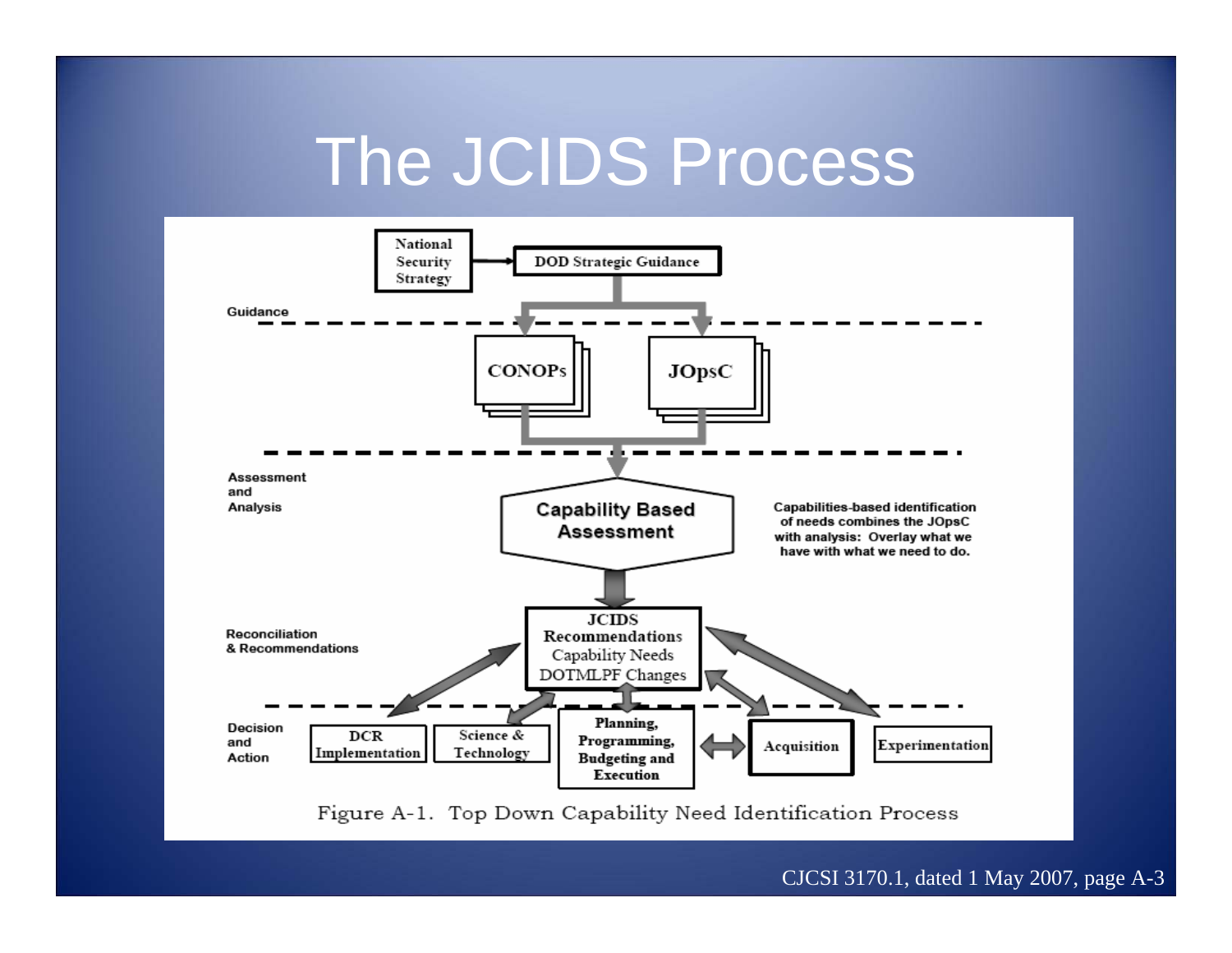# The JCIDS Process cont. • Where does T&E fit in?